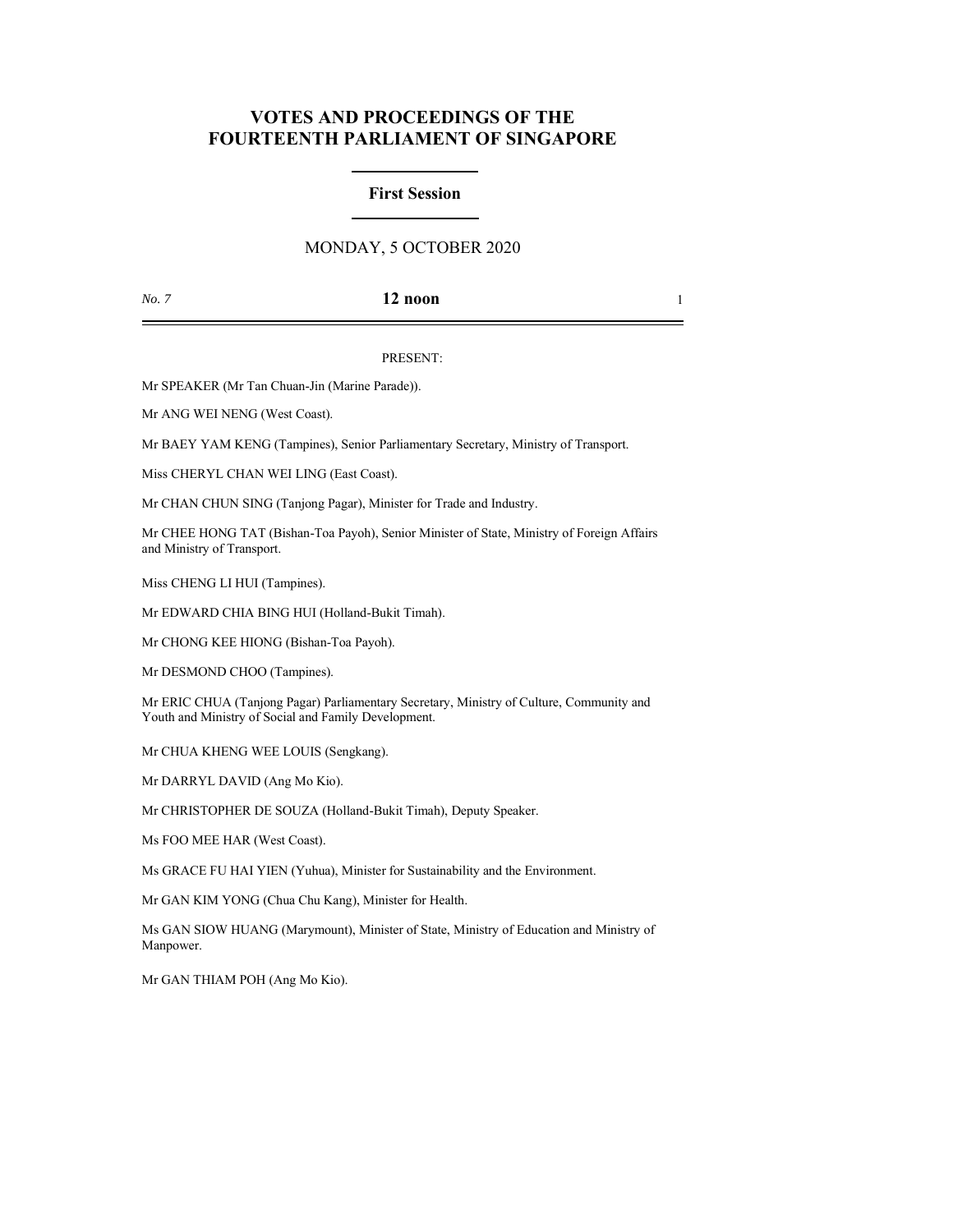Mr GERALD GIAM YEAN SONG (Aljunied).

Mr DERRICK GOH (Nee Soon).

Ms HE TING RU (Sengkang).

Mr HENG CHEE HOW (Jalan Besar), Senior Minister of State, Ministry of Defence.

Mr HENG SWEE KEAT (East Coast), Deputy Prime Minister, Coordinating Minister for Economic Policies and Minister for Finance.

Mr SHAWN HUANG WEI ZHONG (Jurong).

Ms INDRANEE RAJAH (Tanjong Pagar), Minister, Prime Minister's Office, Second Minister for Finance, Second Minister for National Development and Leader of the House.

Mr S ISWARAN (West Coast), Minister for Communications and Information and Minister-incharge of Trade Relations.

Dr JANIL PUTHUCHEARY (Pasir Ris-Punggol), Senior Minister of State, Ministry of Communications and Information and Ministry of Health and Government Whip.

Dr AMY KHOR LEAN SUAN (Hong Kah North), Senior Minister of State, Ministry of Sustainability and the Environment and Ministry of Transport.

Dr KOH POH KOON (Tampines), Senior Minister of State, Ministry of Health.

Mr DESMOND LEE (West Coast), Minister for National Development and Minister-in-charge of Social Services Integration.

Mr LEE HSIEN LOONG (Ang Mo Kio), Prime Minister.

Mr LEONG MUN WAI (Non-Constituency Member).

Mr LIANG ENG HWA (Bukit Panjang).

Mr LIM BIOW CHUAN (Mountbatten).

Assoc Prof JAMUS JEROME LIM (Sengkang).

Ms SYLVIA LIM (Aljunied).

Dr LIM WEE KIAK (Sembawang).

Ms LOW YEN LING (Chua Chu Kang), Minister of State, Ministry of Culture, Community and Youth and Ministry of Trade and Industry.

Ms MARIAM JAAFAR (Sembawang).

Mr MASAGOS ZULKIFLI B M M (Tampines), Minister for Social and Family Development, Second Minister for Health and Minister-in-charge of Muslim Affairs.

Dr MOHAMAD MALIKI BIN OSMAN (East Coast), Minister, Prime Minister's Office, Second Minister for Education and Second Minister for Foreign Affairs.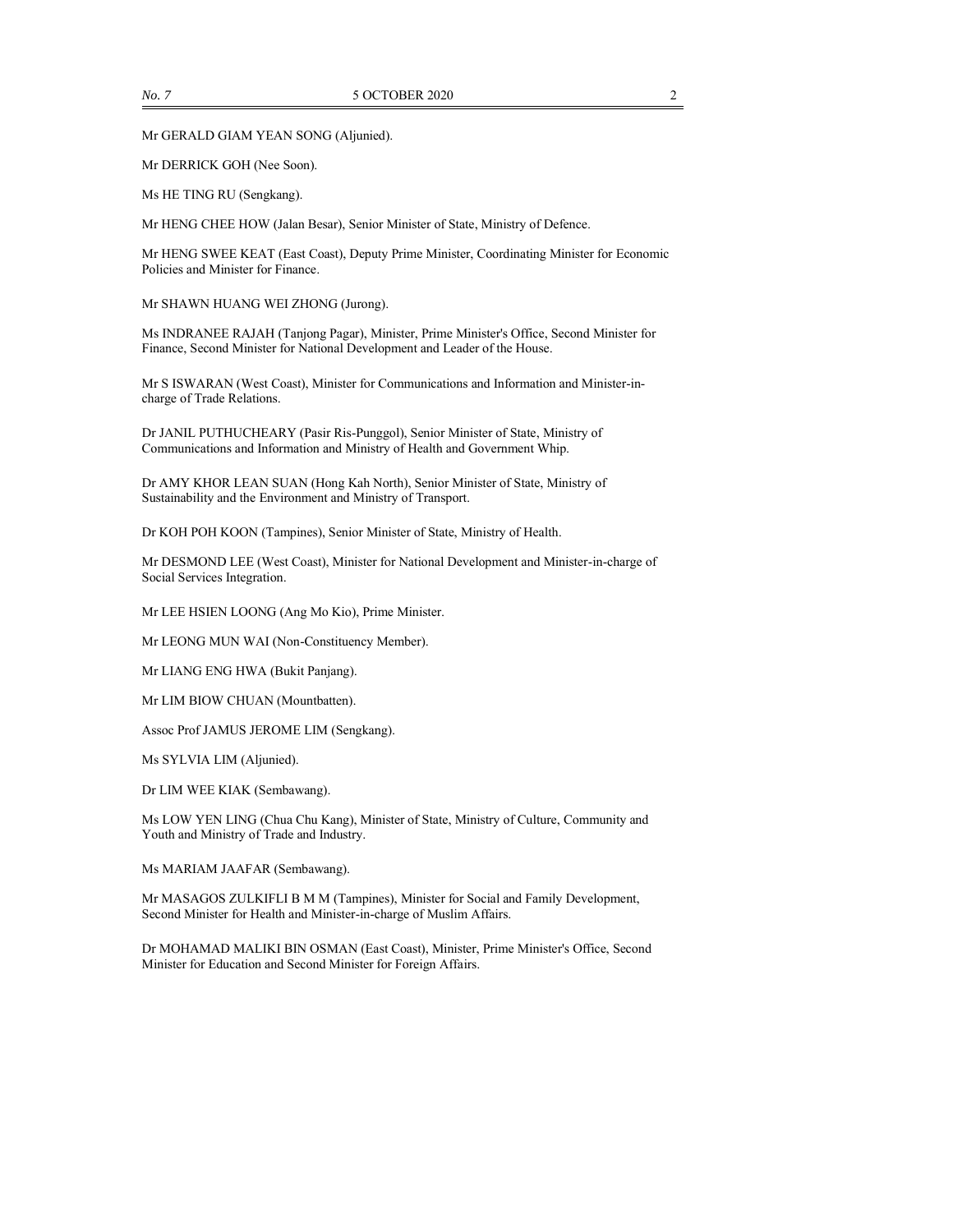Mr MOHD FAHMI BIN ALIMAN (Marine Parade).

#### Mr MUHAMAD FAISAL ABDUL MANAP (Aljunied).

Assoc Prof Dr MUHAMMAD FAISHAL IBRAHIM (Nee Soon), Minister of State, Ministry of Home Affairs and Ministry of National Development.

Mr MURALI PILLAI (Bukit Batok).

Ms NADIA AHMAD SAMDIN (Ang Mo Kio).

Dr NG ENG HEN (Bishan-Toa Payoh), Minister for Defence.

Ms NG LING LING (Ang Mo Kio).

Mr LOUIS NG KOK KWANG (Nee Soon).

Miss RACHEL ONG (West Coast).

Mr ONG YE KUNG (Sembawang), Minister for Transport.

Ms JOAN PEREIRA (Tanjong Pagar).

Mr LEON PERERA (Aljunied).

Ms DENISE PHUA LAY PENG (Jalan Besar).

Ms POH LI SAN (Sembawang).

Mr PRITAM SINGH (Aljunied), Leader of the Opposition.

Ms RAEESAH KHAN (Sengkang).

Ms RAHAYU MAHZAM (Jurong), Parliamentary Secretary, Ministry of Health.

Mr SAKTIANDI SUPAAT (Bishan-Toa Payoh).

Mr SEAH KIAN PENG (Marine Parade).

Mr K SHANMUGAM (Nee Soon), Minister for Home Affairs and Minister for Law.

Mr SHARAEL TAHA (Pasir Ris-Punggol).

Ms SIM ANN (Holland-Bukit Timah), Senior Minister of State, Ministry of Communications and Information and Ministry of National Development and Deputy Government Whip.

Mr SITOH YIH PIN (Potong Pasir).

Ms HANY SOH (Marsiling-Yew Tee).

Ms SUN XUELING (Punggol West), Minister of State, Ministry of Education and Ministry of Social and Family Development.

Mr ALVIN TAN (Tanjong Pagar), Minister of State, Ministry of Culture, Community and Youth and Ministry of Trade and Industry.

Ms CARRIE TAN (Nee Soon).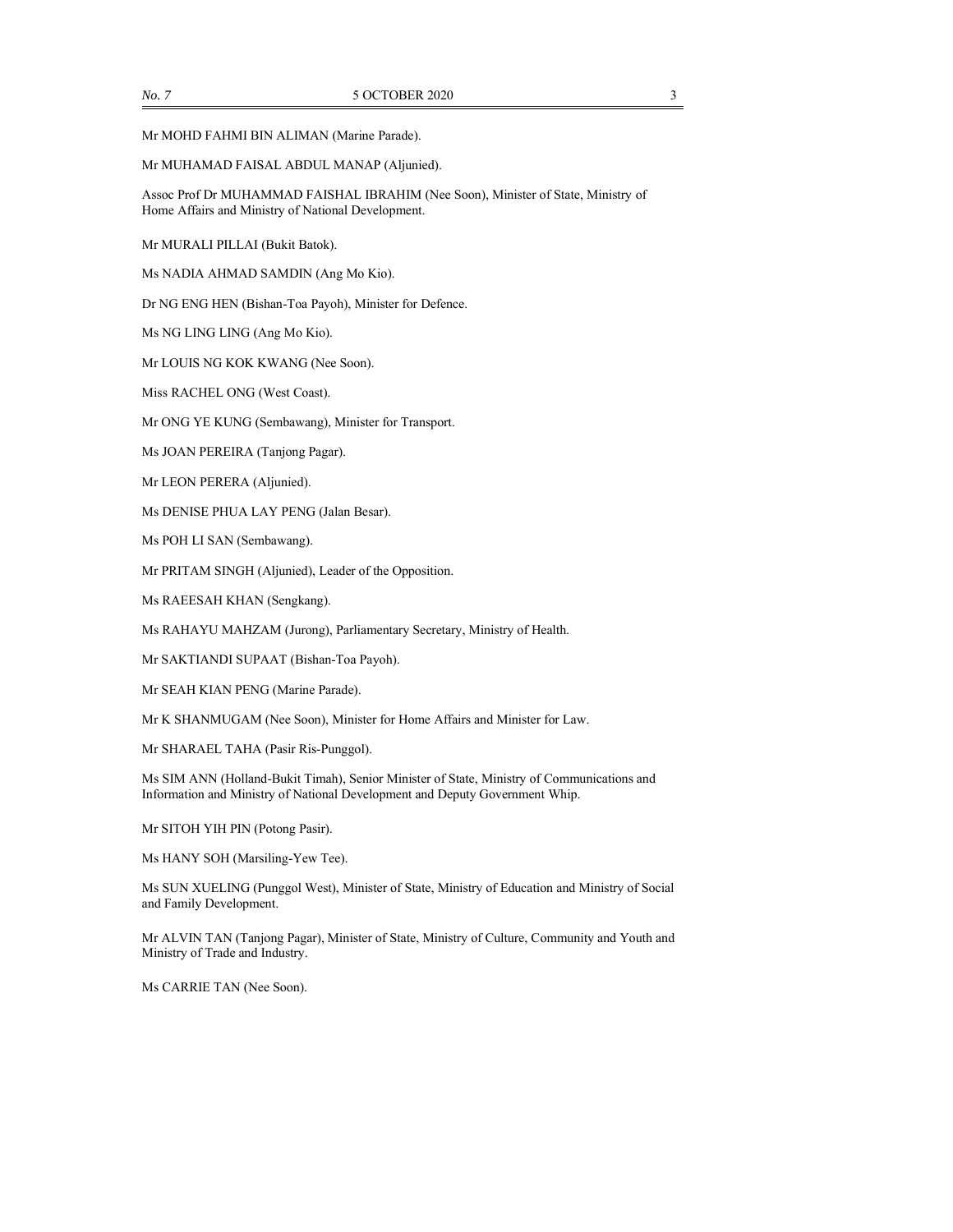Mr DENNIS TAN LIP FONG (Hougang).

Mr DESMOND TAN (Pasir Ris-Punggol), Minister of State, Ministry of Home Affairs and Ministry of Sustainability and the Environment.

Ms JESSICA TAN SOON NEO (East Coast), Deputy Speaker.

Mr TAN KIAT HOW (East Coast), Minister of State, Prime Minister's Office and Ministry of National Development.

Dr TAN SEE LENG (Marine Parade), Minister, Prime Minister's Office, Second Minister for Manpower and Second Minister for Trade and Industry.

Dr TAN WU MENG (Jurong).

Mr PATRICK TAY TECK GUAN (Pioneer).

Mr TEO CHEE HEAN (Pasir Ris-Punggol), Senior Minister and Coordinating Minister for National Security.

Mrs JOSEPHINE TEO (Jalan Besar), Minister for Manpower and Second Minister for Home Affairs.

Mr THARMAN SHANMUGARATNAM (Jurong), Senior Minister and Coordinating Minister for Social Policies.

Ms TIN PEI LING (MacPherson).

Mr EDWIN TONG CHUN FAI (Marine Parade), Minister for Culture, Community and Youth and Second Minister for Law.

Mr VIKRAM NAIR (Sembawang).

Dr VIVIAN BALAKRISHNAN (Holland-Bukit Timah), Minister for Foreign Affairs.

Dr WAN RIZAL (Jalan Besar).

Mr DON WEE (Chua Chu Kang).

Mr LAWRENCE WONG (Marsiling-Yew Tee), Minister for Education and Second Minister for Finance.

Mr XIE YAO QUAN (Jurong).

Mr ALEX YAM ZIMING (Marsiling-Yew Tee).

Ms YEO WAN LING (Pasir Ris-Punggol).

Mr YIP HON WENG (Yio Chu Kang).

Mr MELVIN YONG YIK CHYE (Radin Mas).

Mr ZAQY MOHAMAD (Marsiling-Yew Tee), Senior Minister of State, Ministry of Defence and Ministry of Manpower and Deputy Leader of the House.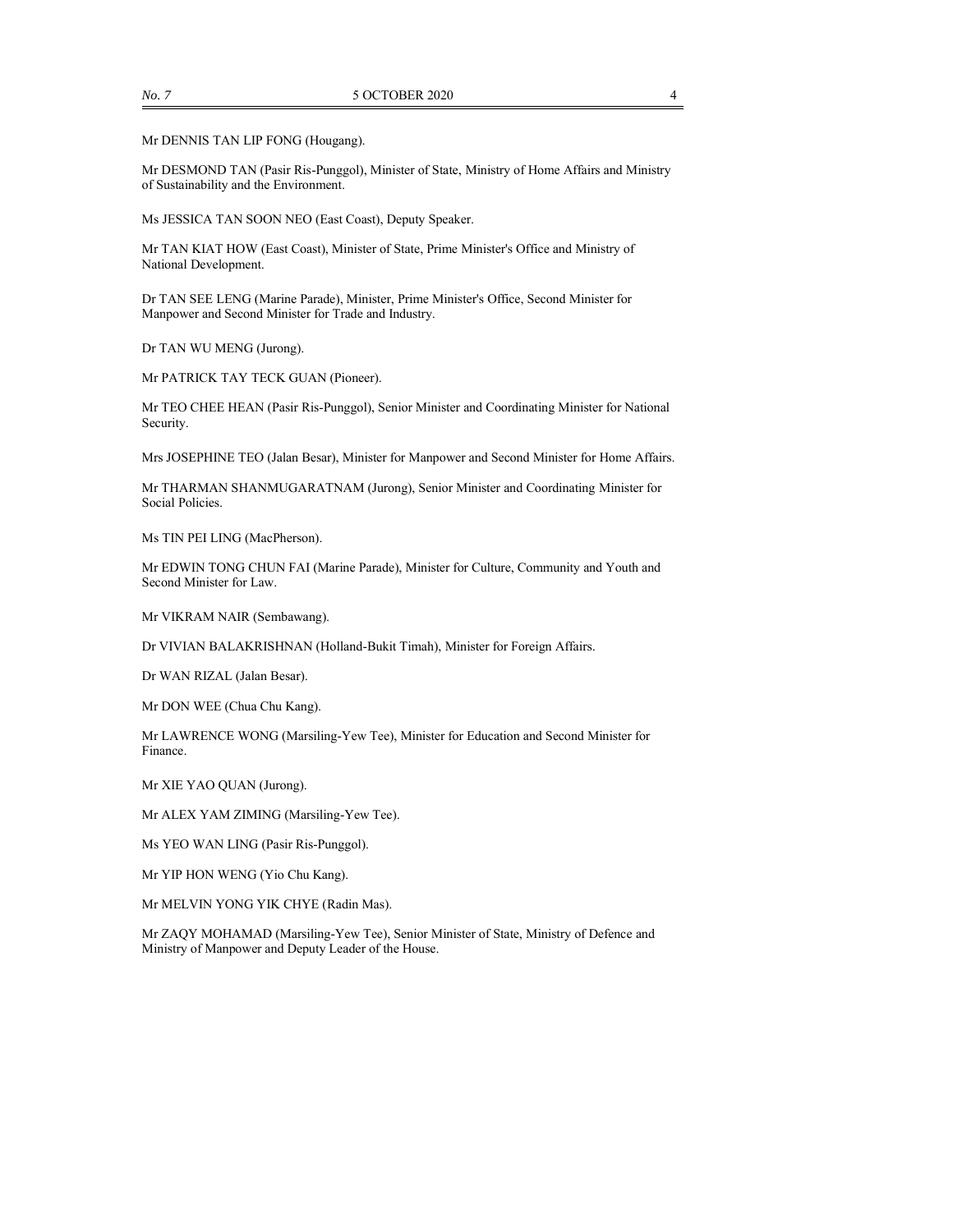Mr ZHULKARNAIN ABDUL RAHIM (Chua Chu Kang).

ABSENT:

Mr KWEK HIAN CHUAN HENRY (Kebun Baru).

Ms HAZEL POA (Non-Constituency Member).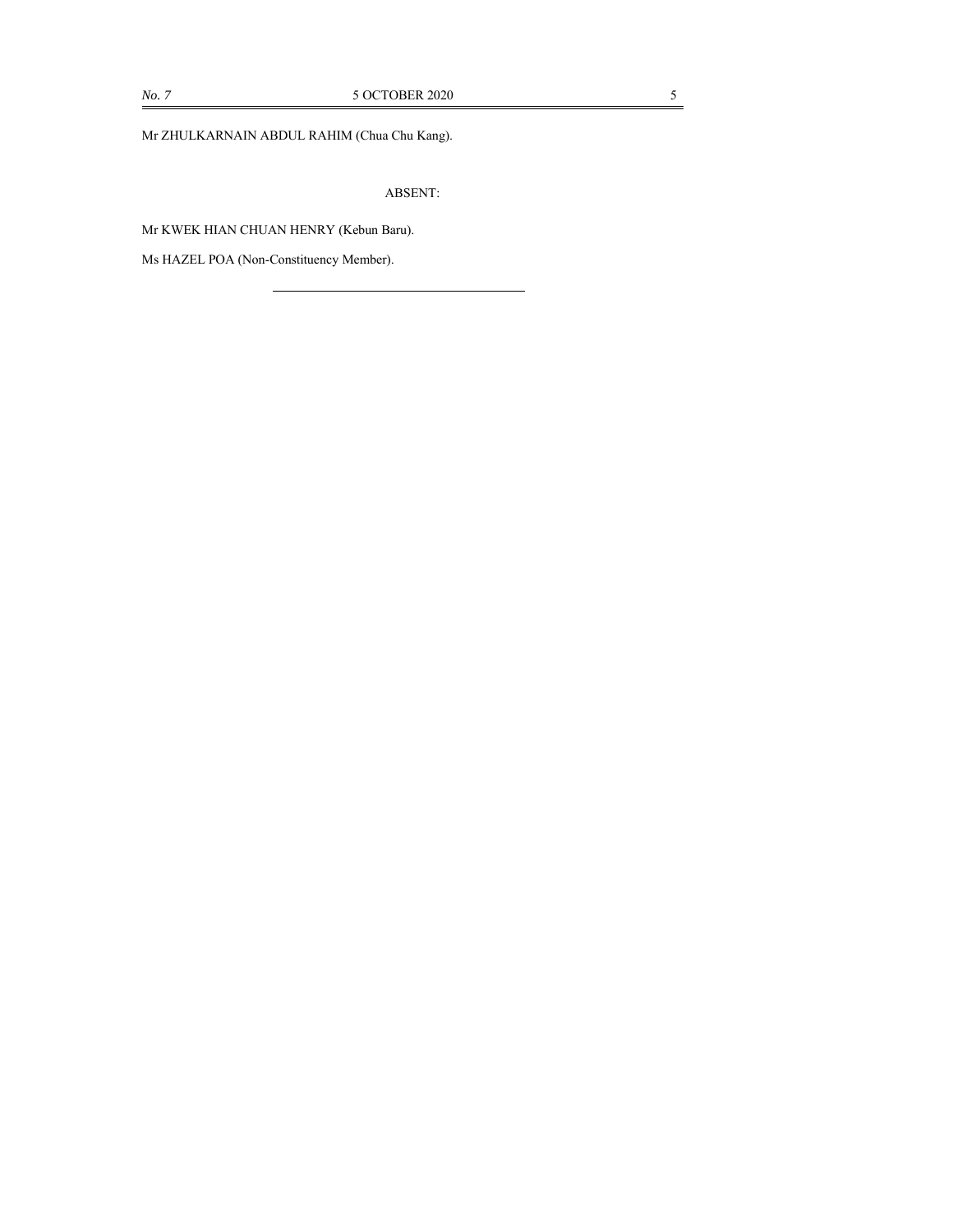- 1 Papers presented to Parliament and received by the Clerk of Parliament pursuant to Standing Order No. 31 (Presentation of Papers) and ordered to lie upon the Table:
	- 1.1 Singapore Armed Forces (Pensions) Amendment Regulations 2020 Presented on 7 September 2020 (S. L. 27 of 2020).
	- 1.2 Singapore Armed Forces (Saver Plan) Regulations 2020 Presented on 7 September 2020 (S. L. 28 of 2020).
	- 1.3 Singapore Armed Forces (Premium Plan) Regulations 2020 Presented on 7 September 2020 (S. L. 29 of 2020).
	- 1.4 Singapore Armed Forces (Military Domain Experts Service) (Amendment) Regulations 2020 – Presented on 7 September 2020 (S. L. 30 of 2020).
	- 1.5 Fees (Ministry of Social and Family Development) (Amendment) Order 2020 Presented on 8 September 2020 (S. L. 31 of 2020).
	- 1.6 Fees (Winding Up and Dissolution of Companies and Other Bodies) (Amendment) Order 2020 – Presented on 8 September 2020 (S. L. 32 of 2020).
	- 1.7 Fees (Winding Up and Dissolution of Companies and Other Bodies) (Amendment No. 2) Order 2020 – Presented on 8 September 2020 (S. L. 33 of 2020).
	- 1.8 Fees (Winding Up and Dissolution of Companies and Other Bodies) (Amendment No. 3) Order 2020 – Presented on 8 September 2020 (S. L. 34 of 2020).
	- 1.9 United Nations (Sanctions Democratic Republic of the Congo) (Amendment No. 3) Regulations 2020 – Presented on 8 September 2020 (S. L. 35 of 2020).
	- 1.10 United Nations (Sanctions South Sudan) (Amendment No. 3) Regulations 2020 – Presented on 8 September 2020 (S. L. 36 of 2020).
	- 1.11 First Report of the Committee of Selection Presented on 9 September 2020 (Parl. 1 of 2020).
	- 1.12 Government Financial Statements for the Financial Year 2019/2020 Presented on 9 September 2020 (Cmd. 2 of 2020).
	- 1.13 Housing and Development Board and its subsidiaries Financial Statements for the financial year ended 31 March 2020 – Presented on 9 September 2020 (S. 24 of 2020).
	- 1.14 Road Traffic (Electronic Road Pricing System) (Amendment No. 2) Rules 2020 – Presented on 9 September 2020 (S. L. 37 of 2020).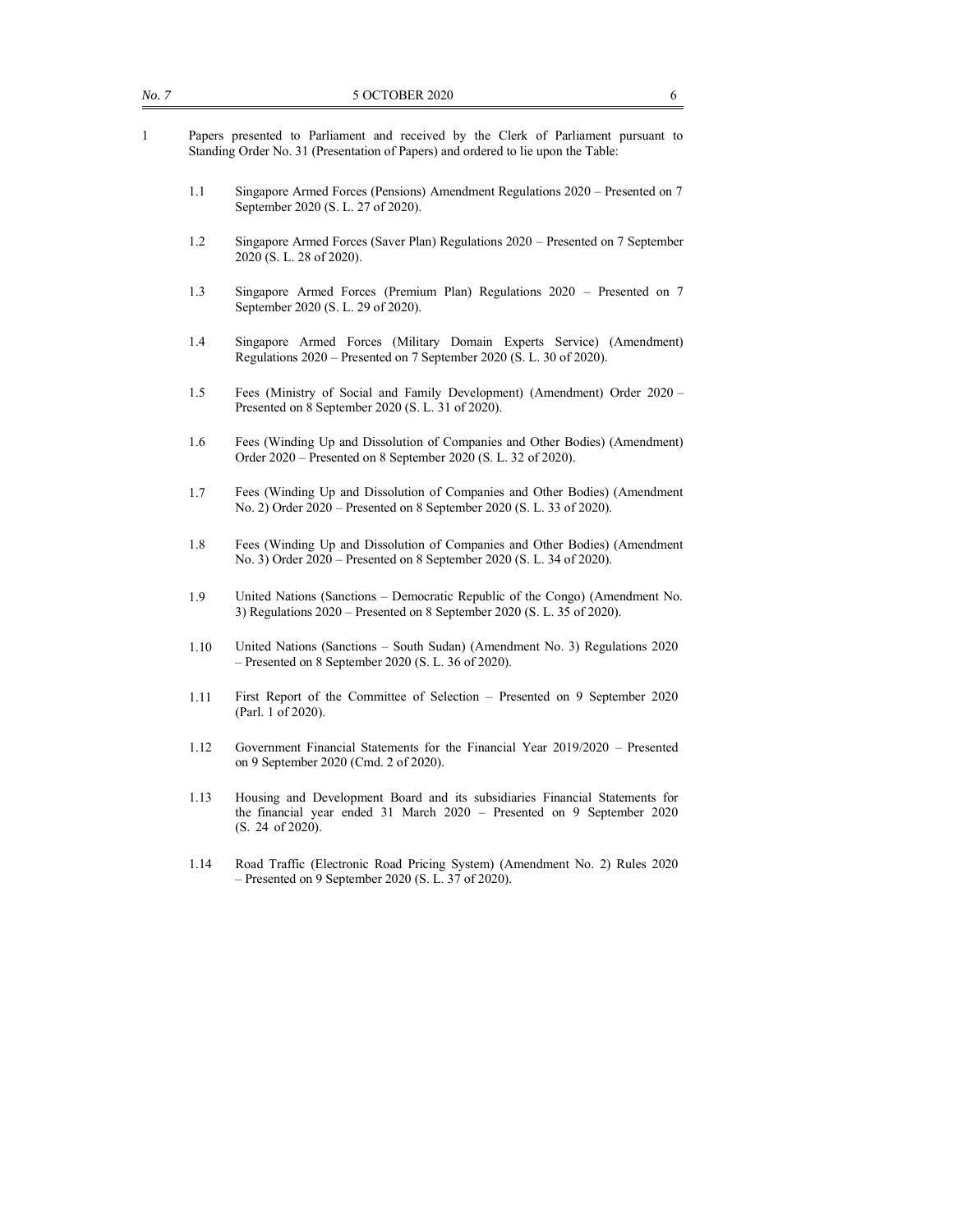- 1.15 Singapore Examinations and Assessment Board Annual Report and Financial Statements for Financial Year ended 31 March 2020 – Presented on 10 September 2020 (S. 25 of 2020).
- 1.16 Civil Aviation Authority of Singapore (Licensing of Airport Operators) (Amendment) Regulations 2020 – Presented on 14 September 2020 (S. L. 38 of 2020).
- 1.17 Road Traffic (Power-Assisted Bicycles and Personal Mobility Devices) (Enforcement) (Amendment) Rules 2020 – Presented on 14 September 2020 (S. L. 39 of 2020).
- 1.18 Active Mobility (Enforcement) (Amendment) Regulations 2020 Presented on 14 September 2020 (S. L. 40 of 2020).
- 1.19 COVID-19 (Temporary Measures) (Foreign Employee Dormitories Control Order) Regulations 2020 – Presented on 15 September 2020 (S. L. 41 of 2020).
- 1.20 COVID-19 (Temporary Measures) (Control Order) (Amendment No. 14) Regulations 2020 – Presented on 15 September 2020 (S. L. 42 of 2020).
- 1.21 Supreme Court of Judicature (Singapore Convention on Mediation) Rules 2020 Presented on 15 September 2020 (S. L. 43 of 2020).
- 1.22 Report of the Presidential Council for Minority Rights on the COVID-19 (Temporary Measures) (Amendment No. 2) Bill [Bill No 34/2020] – Presented on 16 September 2020 (Pres. Co. 1 of 2020).
- 1.23 Science Centre Board Report and Financial Statements for the Financial Year ended 31 March 2020 – Presented on 16 September 2020 (S. 26 of 2020).
- 1.24 Health Sciences Authority Annual Report 2019/2020 Presented on 16 September 2020 (S. 27 of 2020).
- 1.25 Commissioner of Charities Annual Report 2019 Presented on 16 September 2020 (S. 28 of 2020).
- 1.26 Government Technology Agency of Singapore Annual Report 2019/20 Presented on 17 September 2020 (S. 29 of 2020).
- 1.27 Cross-Border Railways (Fees) Regulations 2020 Presented on 17 September 2020 (S. L. 44 of 2020).
- 1.28 The Education Endowment & Savings Schemes Annual Report for FY 2019 Presented on 18 September 2020 (S. 30 of 2020).
- 1.29 Arms and Explosives (Arms) (Amendment) Rules 2020 Presented on 21 September 2020 (S. L. 45 of 2020).
- 1.30 Arms and Explosives (Explosives) (Amendment No. 2) Rules 2020 Presented on 21 September 2020 (S. L. 46 of 2020).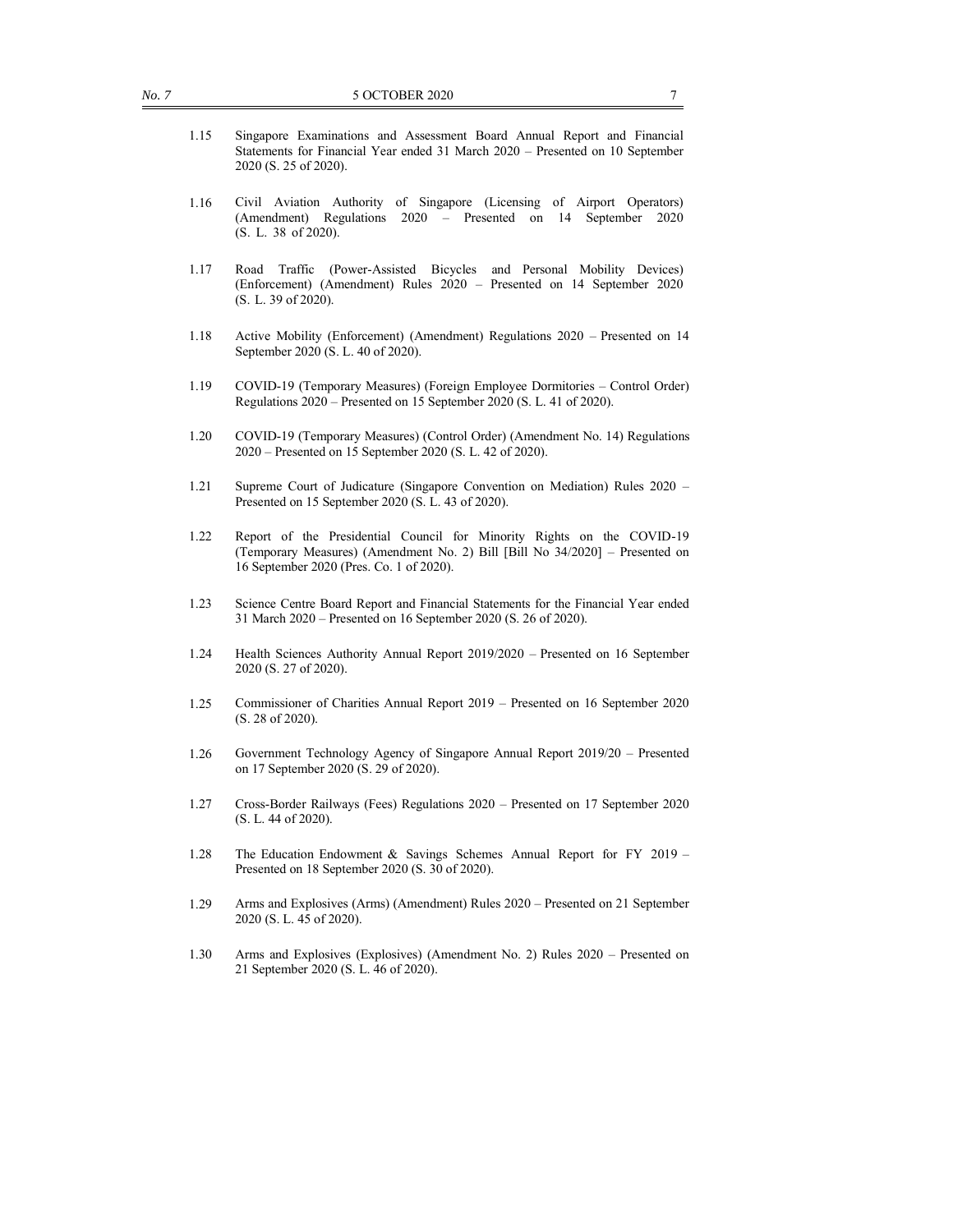| 1.31 | Arms and Explosives (Explosive Precursors) (Amendment) Rules 2020 - Presented<br>on 21 September 2020 (S. L. 47 of 2020).                                                                                              |
|------|------------------------------------------------------------------------------------------------------------------------------------------------------------------------------------------------------------------------|
| 1.32 | Arms and Explosives (Movement Control) (Amendment) Rules 2020 - Presented on<br>21 September 2020 (S. L. 48 of 2020).                                                                                                  |
| 1.33 | Employment of Foreign Manpower (Work Passes) (Amendment No. 2) Regulations<br>$2020$ – Presented on 22 September 2020 (S. L. 49 of 2020).                                                                              |
| 1.34 | Employment of Foreign Manpower (Work Passes) (Amendment No. 3) Regulations<br>2020 – Presented on 22 September 2020 (S. L. 50 of 2020).                                                                                |
| 1.35 | Singapore Labour Foundation Annual Report 2019 – Presented on 23 September<br>2020 (S. 31 of 2020).                                                                                                                    |
| 1.36 | JTC Corporation Annual Report FY 2019 - Presented on 24 September 2020<br>(S. 32 of 2020).                                                                                                                             |
| 1.37 | Singapore Land Authority Annual Report 2019/2020 – Presented on 25 September<br>2020 (S. 33 of 2020).                                                                                                                  |
| 1.38 | ComCare Annual Report for Financial Year 2019 - Presented on 28 September 2020<br>(S. 34 of 2020).                                                                                                                     |
| 1.39 | Road Traffic (Public Service Vehicles) (Vocational Licences and Conduct of<br>Drivers, Conductors, Trishaw Riders and Passengers) (Amendment No. 3) Rules<br>2020 – Presented on 28 September 2020 (S. L. 51 of 2020). |
| 1.40 | Intellectual Property Office of Singapore Audited Financial Statements FY 2019 -<br>Presented on 29 September 2020 (S. 35 of 2020).                                                                                    |
| 1.41 | Intellectual Property Office of Singapore Annual Report 2019/2020 – Presented on<br>29 September 2020 (S. 36 of 2020).                                                                                                 |
| 1.42 | Building and Construction Authority Annual Report 2019/2020 – Presented on 29<br>September 2020 (S. 37 of 2020).                                                                                                       |
| 1.43 | Council for Estate Agencies Annual Report 2019/2020 - Presented on 29 September<br>2020 (S. 38 of 2020).                                                                                                               |
| 1.44 | Housing and Development Board Annual Report 2019/2020 - Presented on 29<br>September 2020 (S. 39 of 2020).                                                                                                             |
| 1.45 | National Parks Board Annual Report 2019/2020 - Presented on 29 September 2020<br>(S. 40 of 2020).                                                                                                                      |
| 1.46 | Urban Redevelopment Authority Annual Report 2019/2020 - Presented on 29<br>September 2020 (S. 41 of 2020).                                                                                                             |
| 1.47 | COVID-19 (Temporary Measures) (Control Order) (Amendment No. 15) Regulations<br>2020 – Presented on 29 September 2020 (S. L. 52 of 2020).                                                                              |
|      |                                                                                                                                                                                                                        |
|      |                                                                                                                                                                                                                        |

*No.* 7 5 OCTOBER 2020 8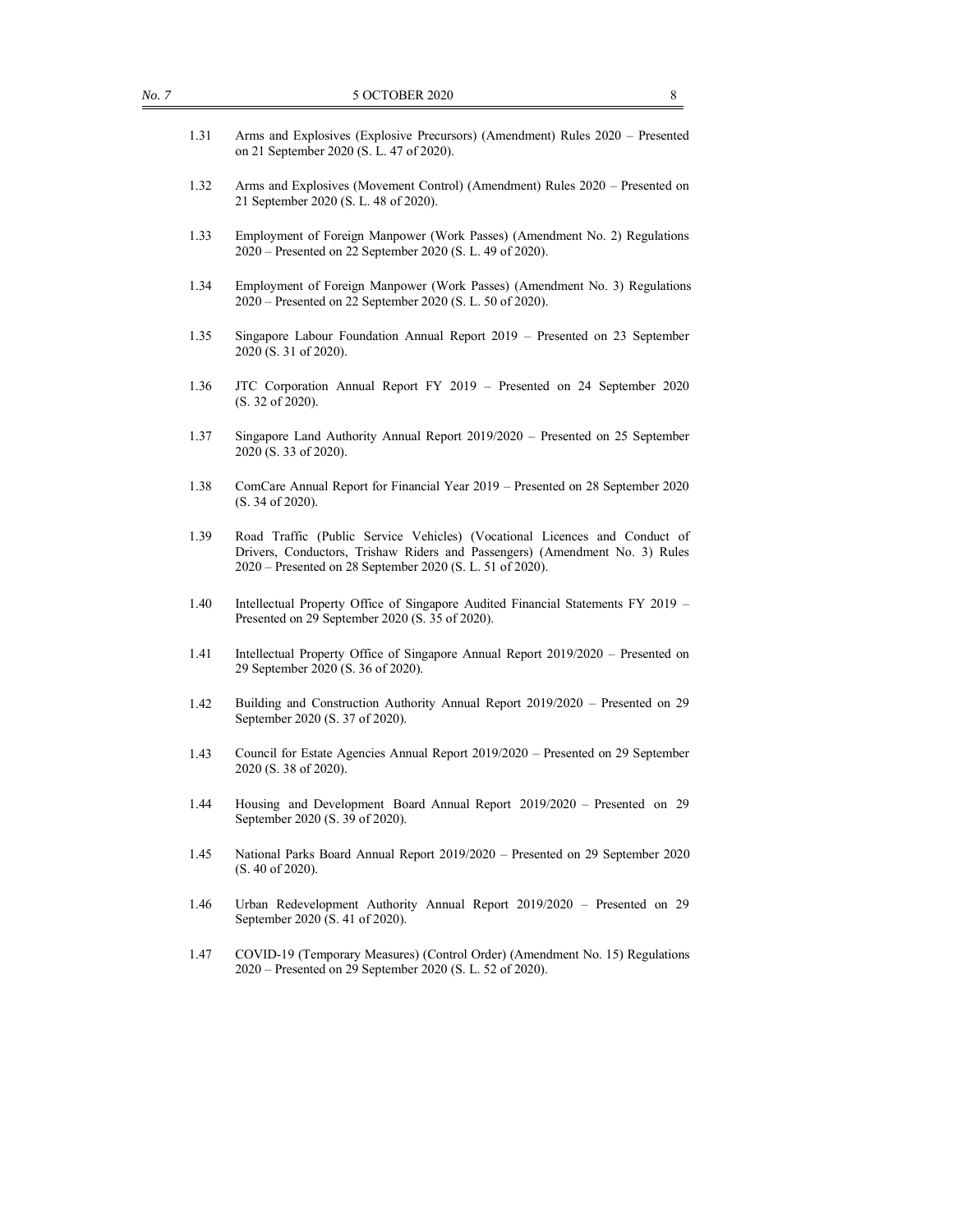- 1.48 Savings and Employee Retirement and Premium Fund (Saver-Premium Fund) Annual Report for Financial Year 2019 – Presented on 30 September 2020 (S. 42 of 2020).
- 1.49 Public Utilities Board Annual Report 2019/2020 Presented on 30 September 2020 (S. 43 of 2020).
- 1.50 Family Justice (Amendment) Rules 2020 Presented on 30 September 2020 (S. L. 53 of 2020).
- 1.51 Family Justice (Amendment No. 2) Rules 2020 Presented on 30 September 2020 (S. L. 54 of 2020).
- 1.52 Family Justice (Amendment No. 3) Rules 2020 Presented on 30 September 2020 (S. L. 55 of 2020).
- 1.53 Customs (Licensed Warehouses for Petroleum Exemption) Order 2020 Presented on 1 October 2020 (S. L. 56 of 2020).
- 1.54 Customs (Duties) (Exemption) (Amendment No. 2) Order 2020 Presented on 1 October 2020 (S. L. 57 of 2020).
- 1.55 Health Promotion Board Annual Report 2019/2020 Presented on 2 October 2020 (S. 44 of 2020).
- 1.56 Central Provident Fund (MediSave Account Withdrawals) (Amendment No. 3) Regulations 2020 – Presented on 2 October 2020 (S. L. 58 of 2020).
- 1.57 Central Provident Fund (Withdrawals for ElderShield Scheme) (Amendment) Regulations 2020 – Presented on 2 October 2020 (S. L. 59 of 2020).
- 1.58 Central Provident Fund (MediSave Account Withdrawals Medical Insurance Premiums) (Amendment) Regulations 2020 – Presented on 2 October 2020 (S. L. 60 of 2020).
- 1.59 Central Provident Fund (Withdrawal of Cash Grants) (Amendment) Regulations 2020 – Presented on 2 October 2020 (S. L. 61 of 2020).
- 1.60 Central Provident Fund (Amendment) Regulations 2020 Presented on 2 October 2020 (S. L. 62 of 2020).
- 1.61 Third Supplementary Estimates of Expenditure and Revised Estimates of Revenue for the Financial Year 1 April 2020 to 31 March 2021 – Presented on 5 October 2020 (Cmd. 3 of 2020).
- 1.62 National Environment Agency Integrated Sustainability Report 2019/2020 Presented on 5 October 2020 (S. 45 of 2020).
- 1.63 Agency for Science, Technology and Research Annual Report and Financial Statements FY2019/2020 – Presented on 5 October 2020 (S. 46 of 2020).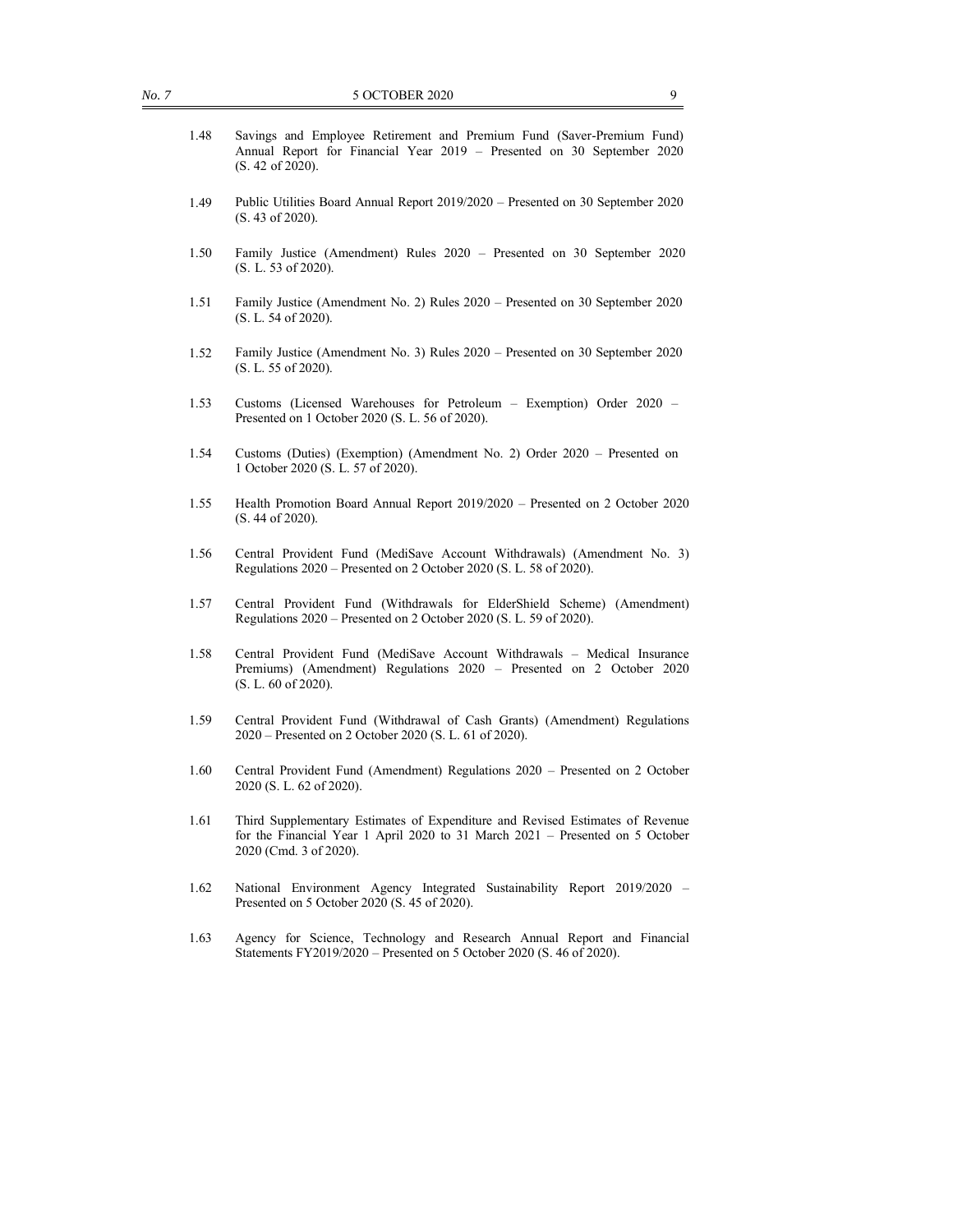- 1.64 Professional Engineers (Amendment) Rules 2020 Presented on 5 October 2020 (S. L. 63 of 2020).
- 2 Announcement by Speaker Mr Speaker made the following communication to the House:-

 "I have to inform Hon Members that I have on 7 September 2020 communicated to the President the Address of Thanks agreed to by resolution of this Parliament on 4 September 2020."

- 3 26 Questions for Oral Answer were answered during Question Time.
- 4 Ministerial Statement Overview of Government's Strategy to Emerge Stronger from the COVID-19 Pandemic – (Deputy Prime Minister and Minister for Finance).
- 5 Ministerial Statement (Deputy Prime Minister and Minister of Finance) Motion made, and Question proposed, "That the Ministerial Statement made by the Deputy Prime Minister and Minister for Finance on the Overview of Government's Strategy to Emerge Stronger from the COVID-19 Pandemic be considered by Parliament.".
- 6 Adjournment of Debate (Deputy Prime Minister and Minister of Finance) Motion made, and Question put – Resolved, "That the debate be now adjourned.".

Debate to be resumed on Wednesday, 14 October 2020.

- 7 Apostille Bill "to give effect to the Hague Convention Abolishing the Requirement of Legislation for Foreign Public Documents, done at the Hague on 5 October 1961, and for connected purposes, and to make related amendments to certain other Acts" – presented by the Second Minister for Law; read the first time; to be read a second time on the next available sitting day and to be printed. [Bill No. 35/2020].
- 8 Insolvency, Restructuring and Dissolution (Amendment) Bill "to amend the Insolvency, Restructuring and Dissolution Act 2018 (Act 40 of 2018) to provide for temporary measures in the form of simplified procedures relating to a compromise or an arrangement with creditors and winding up, and related matters, in view of the COVID-19 pandemic, and to provide for the power to exempt persons from certain criteria in relation to insolvency practitioners' licences" – presented by the Second Minister for Law; read the first time; to be read a second time on the next available sitting day and to be printed. [Bill No. 36/2020].
- 9 Personal Data Protection (Amendment) Bill "to amend the Personal Data Protection Act 2012 (Act 26 of 2012) and to make consequential and related amendments to certain other Acts" – presented by the Minister for Communications and Information; read the first time; to be read a second time on the next available sitting day and to be printed. [Bill No. 37/2020].
- 10 Income Tax (Amendment) Bill "to amend the Income Tax Act (Chapter 134 of the 2014 Revised Edition) and to make related amendments to the Stamp Duties Act (Chapter 312 of the 2006 Revised Edition)" – President's recommendation signified and Bill presented by the Second Minister for Finance (Mr Lawrence Wong); read the first time; to be read a second time on the next available sitting day and to be printed. [Bill No. 38/2020].